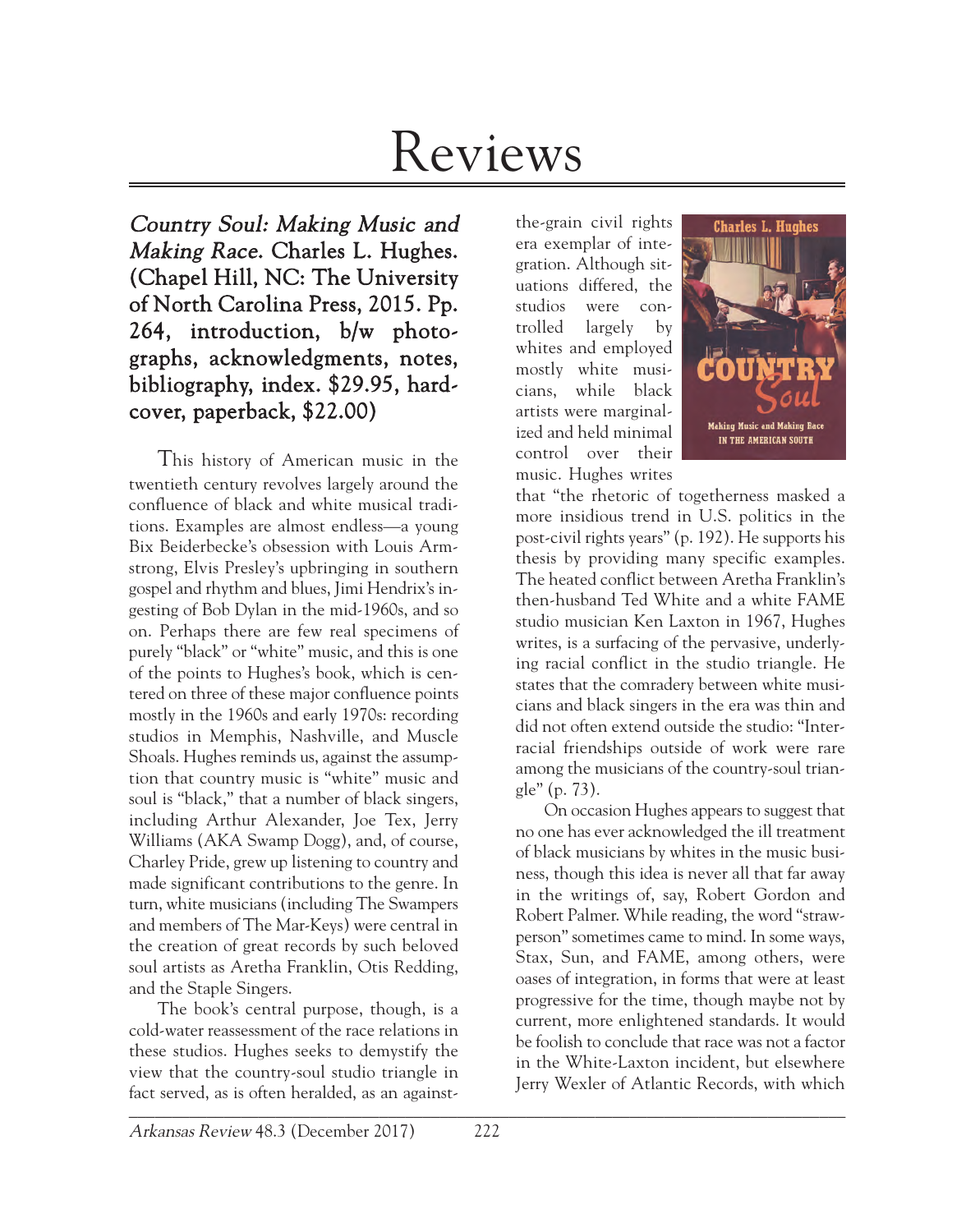Franklin had recently signed a contract, states that the conflict centered around a clash of strong personalities and the consumption of alcohol. The instance of Franklin cancelling of subsequent Muscle Shoals sessions and leaving town the next day may serve as a tangible instance of studio racial tensions coming to a head, though Franklin herself complicates the notion by stating that her ex-husband had proceeded to the nearby airport without her, intent on flying back home alone (they would divorce a few years later).

Hughes provides much documented evidence for his argument, but he works so hard to disprove any real fraternity between whites and blacks in the studios that he sometimes overlooks the complexities of these important black/white confluences. The claim that black and white musicians were merely coworkers and not "friends" is difficult to verify fifty years after the fact, yet there is evidence that this is not exactly true. Insofar as racism may be quantified, I suspect that the white treatment of black musicians in the '60s and '70s was deeper and crueler than Hughes suggests, but the genuine relationships between black artists and white studio crew members were stronger than he states, as numerous accounts by black and white musicians and producers of the era have stated. For example, Wilson Pickett called white FAME producer Rick Hall his "soul brother," and native Alabaman Percy Sledge says that the Muscle Shoals crew were like his "family." The good feeling of blacks and whites working together against the grain in the South during the '60s and '70s may be built on half-truths, but Hughes is mostly concerned with showing the glass as half empty; the good feelings are, in his view, wishful thinking in much need of revision.

Whereas racial discrimination was a complex matter in Memphis and Muscle Shoals, it was often more blatantly conservative in Nashville, as white record executives sought to align their products with President Nixon's "silent majority" and draw more distinct color

lines. The presence of black singers such as Ray Charles and Charley Pride (central in Chapter 5) were anomalies, not substantial signs of racial progress. One of Hughes's sharpest points is his discussion of the seeming contradiction of how the more "progressive" FAME studio cashed in to conservative country with the likes of the reactionary response to the My Lai massacre "The Ballad Hymn of Lt. Calley" and the appropriated "soul" sound of the Osmonds ("One Bad Apple"). Sam Phillips of Sun initially recorded mostly black performers, but with the invention of Elvis Presley, he turned to recording mostly whites. Was this motivated more by racism or the rush for profit? Hughes suggests the former, though he points out that, contrary to statements by Peter Guralnick that the assassination of Martin Luther King in 1968 put a halt to the Memphis Sound, the subsequent rise of Black Power actually accelerated the recording of soul in Memphis. By the late 1960s, he writes, "black meant green" (p. 82).

In all, this is a worthy, well-written book for readers interested in race in the music industry of the civil rights era and just after. It makes the reader think, and this is, for me at least, a good bottom line for any scholarly work. Yet readers should be prepared for the cold water Hughes throws on race relations at FAME, Stax, and other southern studios. It is arguably a needed corrective to the assumption that racial relations in these studios were free of discord. Although it did cause me to dig out my old Swamp Dogg record, this is an academic work about race and business, and not a celebration of the often-great music that came out of these studios.

--Bryan L. Moore

## **AVAVA**

The Price for Their Pound of Flesh. By Daina Ramey Berry. (Boston, Beacon Press, 2017. Pp.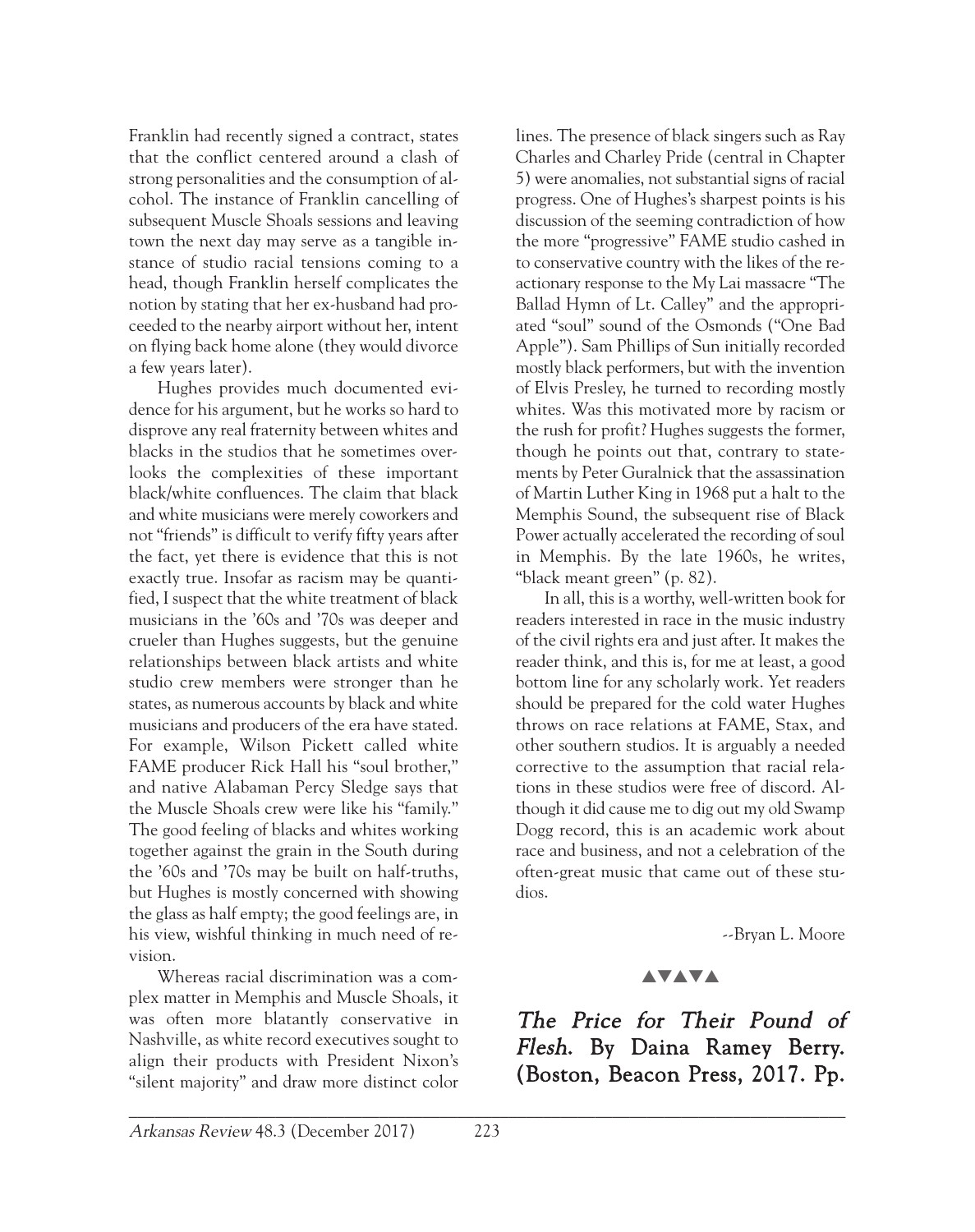# xvi + 197, acknowledgments, appendix, notes on sources, notes, index. \$36.95, hardcover)

In the past fifty or so years the historiography of slavery has experienced a renaissance, with studies focused seemingly on all possible perspectives or characteristics. As a result, the history of slavery is as broad and deep as any single subject area of American history. Most of these studies, however, focus on the experience of enslavement (with particular attention paid to such topics as workload, punishment, and other abuses, religion and other aspects of culture, the intricate dynamics of the slave-master relationship, and passive and active expressions of resistance). The monetary value of enslavement, however, has usually received only brief attention as a reference to market value at the peak of a slave's life stage and productivity (i.e. the average value of a young, healthy, adult male laborer or a healthy female of child-bearing age). Such statements about value are accurate as far as they go, but general and, therefore, reflective of only the slave-owners' perspective about the financial side of the peculiar institution. Furthermore, such general references do not account for the tremendous potential for fluctuation in value during other stages of the slave's life.

With the publication of The Price for Their Pound of Flesh, Daina Ramey Berry, Associate Professor of African History and Diaspora Studies at the University of Texas at Austin, seeks to create a new and more multi-dimensional approach to our understanding of the economics of enslavement: one that offers a more in-depth exploration of the "valuation and devaluation of blackness" as well as "white valuation of the black body" (p. ix). Berry's study, therefore, is not merely an examination of slave value as defined by the slave-owning class. It is, rather, also an exploration of the enslaved population's selfawareness and understanding of the values placed upon their lives, skills, or productivity,

the factors that influenced changes in that value, as well as the potential consequences related to such reappraisals.

Through chapters organized around each stage of a slave's life, illuminated by poignant narratives of particular slaves, Berry examines the ongoing process of commodification of human property. Berry's analysis of the evaluation of a slave's monetary appraisal highlights the fact that, although the experiences of en-

slavement stripped slaves of their individuality as humans, their value as property remained a defining and consistent characteristic to the slave-owning society in which they lived and died, even as the values changed. When their existence and value was a matter of financial speculation on par



with projections for an upcoming agricultural crop, Berry demonstrates how valuations affect both the mother and child, even prior to conception. Berry then moves through the remaining stages of life, discussing the issues or circumstances that affect assessments from infancy and childhood, to adolescence and young adulthood, through midlife and older adulthood. This discussion provides a nuanced appreciation of how and why slave values peaked in early adulthood.

The Price for Their Pound of Flesh concludes with chapters on the elderly years of enslavement and the values associated with death. In this section Berry makes a thorough examination of the previously underappreciated practice of life insurance policies paid to slave owners upon the death of their human property, as well as a critical examination of the role played by medical doctors, and the secretive but flourishing underground trade in slave cadavers for medical schools. Of all the topics under ex-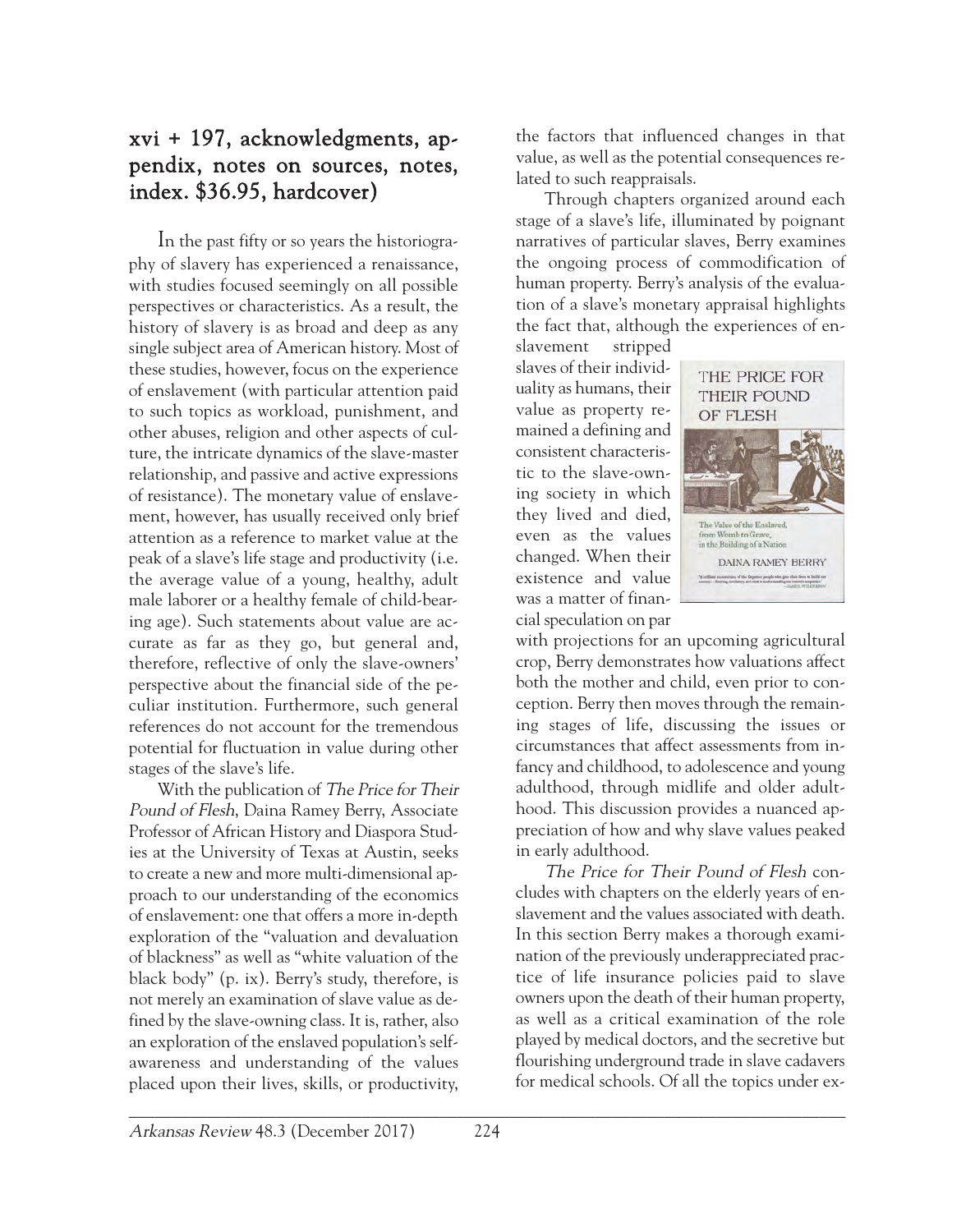amination, the postmortem practice of slave cadaver sales stands as the most haunting and revelatory and adds a new level to our understanding of that previously known but nonetheless unseemly and gruesome business.

In a sad irony, the first generation of freed persons saw their monetary value actually decrease with freedom in a not yet fully equal society. Berry points out, however, that such a revelation does not equate to a preference for slavery over freedom, but an awareness of the economic manipulations by those in positions of power.

In this thoroughly researched work, Daina Ramey Berry offers a lively and in-depth analysis of the patterns of valuation attached to enslaved individuals at each stage of life and death and establishes a more complex and complete perspective by which to assess the relationship between slavery's economic and human aspects. The Price for Their Pound of Flesh, thereby, stands as an invaluable contribution to our understanding of this previously under-analyzed aspect of this peculiar institution.

--Robert Patrick Bender

#### **AVAVA**

Women in Agriculture: Professionalizing Rural Life in North America and Europe, 1880–1965. Edited by Linda M. Ambrose and Joan M. Jensen. (Iowa City, IA: University of Iowa Press, 2017. Pp. xii + 203, notes, contributors, index. \$65, paperback)

In examining an edited volume, the reviewer's central question is, "What threads and themes connect the essays, and do they create a unified whole?" The chapters in Women in Agriculture: Professionalizing Rural Life in North America and Europe, 1880–1965, edited  $\mathcal{L}$  , and the contribution of the contribution of  $\mathcal{L}$ 

by Linda M. Ambrose and Joan M. Jensen, successfully fill a common historical niche through "stories about women whose professional lives were closely tied to food because of their work as educators, experts, and extension workers" (p. ix). The contributors' work combines food studies with women's history, and highlights little-known stories of female agricultural professionals in the U.S., Canada, the U.K, and the Netherlands.

The volume is intuitively organized into three sections. "Part I: Education" brings together three essays related to rural professional women and their influence in teaching and disseminating information. Karen Sayer and Nicola Verdon, in "The Professionalization of Farming for Women in Late Victorian Britain: the Role and Legacy of the Langham Place Feminists," trace the literary career of the *Eng*lishwomen's Review, which promoted a new and controversial vision of the middle-class professionalized woman as agricultural and food producers. "Good Farms, Markets, and Communities: Emily Hoag and Rural Women as Producers," by Joan M. Jensen, highlights Hoag's work at the USDA in the 1910s and 1920s.

Hoag pioneered work in rural sociology and produced one of the earliest professional government studies of farm women. In the Netherlands from the turn of the century through the postwar period, women educators staffed government courses aimed at creating the "new



farm woman" who could participate fully in modernizing agriculture and in the changing social and cultural life of rural areas. Thus Margreet Van Der Burg's "Professionalizing Farm Women, Recognizing Their Integrated Food Roles: The Netherlands, 1880–1950," provides a European angle that situates itself in the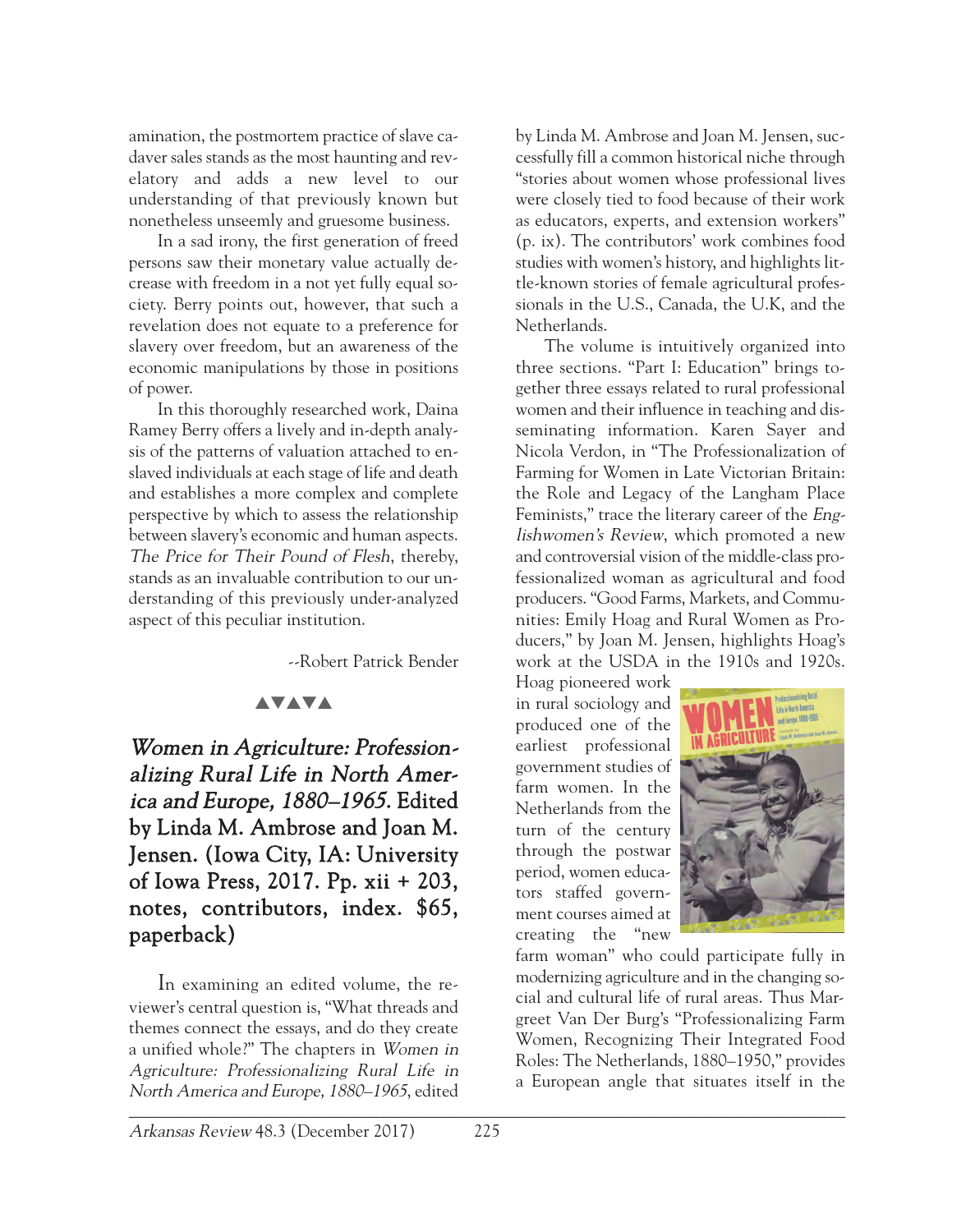broader progressive reform period of North American history.

The first chapter of "Part II: Experts," centers on Harriette Cushman, Montana's first state poultry specialist, and her efforts to regulate and standardize eggs and egg marketing. In "'Montana Extra Selects': Harriette Cushman's Quest to Market Montana Eggs for Montana People," Amy L. McKinney follows Cushman's career with eggs, which spanned the 1920s into the 1950s. Part II then moves from eggs to apples, which are the centerpiece of Anne L. Moore's essay, "The Chain of Interdependency: Apples from the Orchard to the Consumer." Moore shows how, in the first three decades of the twentieth century, Massachusetts Agricultural College economist Lorian Jefferson produced a myriad of studies on the production and sale of apples—and the role of consumers in that chain—as well as the ways in which she promoted agricultural studies to the public. Finally, "Women's Institutes in Canada and the United Kingdom: The Weighty Matters of Domestic Science, Home Economics, and Food Security," by Linda M. Ambrose, elucidates the work of Madge Robertson Watt, an expert on issues concerning rural women, including home economics and public health. Watt's leadership in the Women's Institute in British Columbia gave her a platform to reach rural women, first in Canada, and in the United Kingdom, where she introduced the Women's Institute in 1915. Ambrose also paints vivid portraits of additional Women's Institute leaders, and provides a brief history of the organization from its founding in Ontario in the late nineteenth century into the early twentieth.

"Part III: Extension," begins with the BBC radio career of Mabel Elizabeth Edwards. Known to listeners as Mrs. Arthur Webb, she emphasized through various radio programs the important role of food in wartime during the two World Wars, but also popularized British rural food through her shows and recipe books. Maggie Andrews, in "The Indefatigable Mrs. Webb: Food, Radio, and Rural Women—A

Legacy of World War I," ably places Webb's career in the broader context of the rise of radio in the interwar period and the persistence of the rural ideal in British history. In "African American Home Demonstration Agents in the Field and Rural Reform in Arkansas, 1914–1965," Cherisse Jones-Branch takes readers through the fascinating history of black home demonstration agents in a Southern state, and looks at their efforts to address poverty and promote food security, while at the same time traversing the racial landscape of Jim Crow. Jones-Branch ends her essay with an assessment of the integration of the all-white Arkansas Council of Home Demonstration Clubs and the African American State Home Demonstration Council in the 1960s, and in doing so lays out an interesting path for further research on this topic. Linda Ambrose takes the reader back to the Women Institutes in Canada, in "'Forever Lunching': Food, Power, and Politics in Rural Ontario Women's Organizations." Ambrose's chapter highlights how the WI used food as power—to, for instance, gain a greater voice in the public sphere, or to control community meeting spaces. Finally, "Frances Densmore and Mary Warren English: Indigenous Knowledge, Cross-Cultural Collaboration, and the Politics of Food," by Joan M. Jensen, tells the story of how these two remarkable women studied and preserved Native American foodways in the 1910s and 1920s, ultimately publishing the definitive collection, Uses of Plants by the Chippewa Indians (1928).

This collection is heavy on US topics (five of the ten chapters), though the Canadian and European material offers encouragement for future comparative work on the subject of rural women professionals and foodways. Most of the individuals studied in Women in Agriculture are white and middle- or upper class, though Jones-Branch's chapter stands out for its focus on a marginalized group. Here again is an avenue for further research. In sum, this is an impressively unified edited volume, tied together with common themes, top-notch scholarship,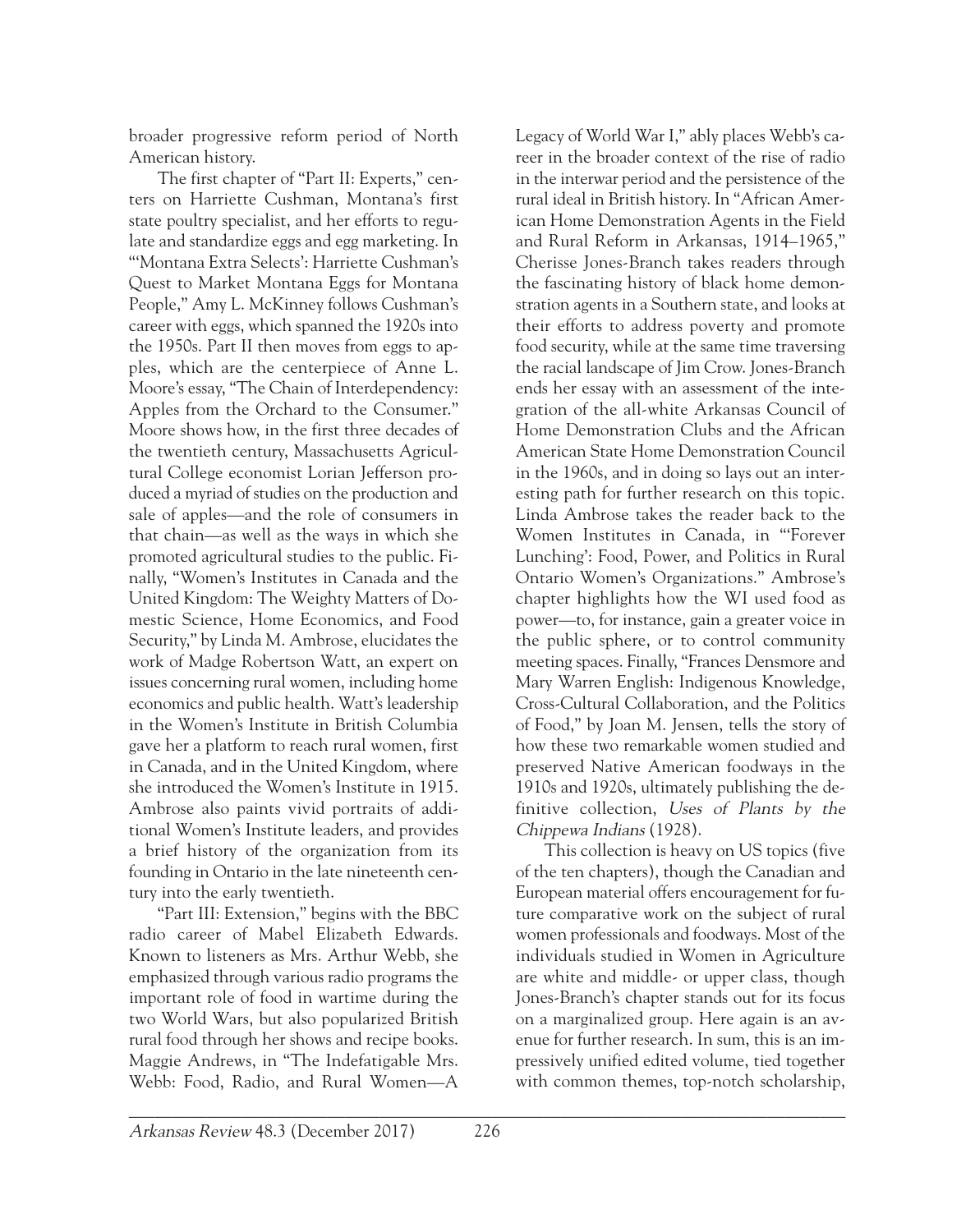and historiographic relevance.

--Jason McCollom

## **AVAVA**

The Story of French New Orleans: History of a Creole City. By Dianne Guenin-Lelle. (Jackson, MS: University Press of Mississippi, 2016, Pp. vii-xv + 171, acknowledgments, preface, introduction, conclusion, afterword, notes, bibliography, index. \$65.00, hardback)

Dianne Guenin-Lelle's work assesses the authenticity of New Orleans' French character. Beginning with the deceivingly simple question "Why is New Orleans considered a French city?", the author proceeds to selectively review three hundred years of Louisiana and New Orleans history (1682–post 2005), its place in the changing geopolitical world matrix, its demographic/racial/ethnic composition, and its intellectual and linguistic underpinnings. Concluding that for various reasons at various times the citizens of New Orleans elected to emphasize their French characteristics, the author examines the motivations for this choice. This compact, but extensive study presents insights into the collective mind of New Orleans residents regarding their self-identity.

The conceptualization of the work begins with New Orleans's geography as both a traditionally accepted east to west city envisioned in American history and equally important, perhaps more important for the city's identity, a north to south city in the Caribbean world: "The founding generation of Louisiana lived on intimate terms with Native Americans who were oriented toward a quite different Mississippi-Caribbean world . . . the site of New Orleans . . . had the advantage of being a major crossroads of the New World" (p. 24). Its initial citizens—Native Americans, French officials, and settlers of various ethnic origins—were joined by almost continual waves of immigrants from different Caribbean islands, Africa, French

Canada, Spain, and America. Therefore, New Orleans was not a typical French city. Its food, architecture, language, economy, and worship—while French to a degree reflected the cultural fingerprints from all its inhabitants. This was the origin of New Orleans as the Creole



city: "The Creole of Louisiana was part of a vast global network linked by a 'horizontal' axis to France and by a 'vertical' axis to the Caribbean and Mexico" (p. 135).

As a French colonial city, New Orleans was originally created according to traditional European patterns. The French Quarter, the original area of the city, was therefore designed in a logical, orderly manner reflective of European architectural and/or urban design values: "The French Quarter was . . . colonial officials' . . . attempt to imprint French order onto what they considered to be savage land" (p. 47). Over time, as New Orleans became a more culturally diverse Creole city and expanded, these concepts were challenged. The Faubourg Ste. Marie area located west of the French Quarter reflected a more American style of design. The Faubourg Marigny and Treme areas, east and north respectively of the French Quarter, were originally working-class neighborhoods of mixed racial/ethnic composition. These neighborhoods reflected a French influence but definite Creole character. The same dynamic—the fusion of European and non-European—can be seen in New Orleans's cuisine, including its method of preparation and its traditional food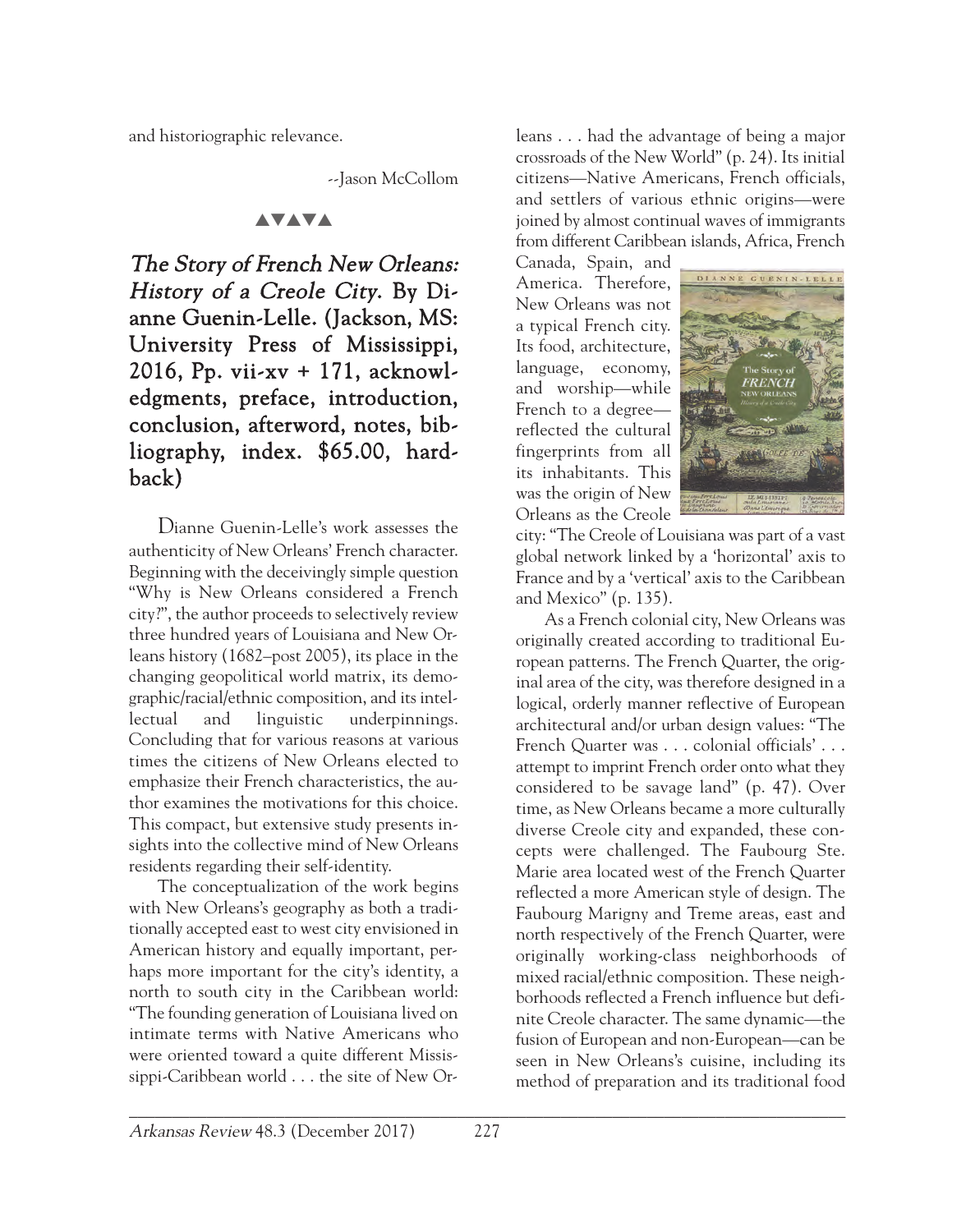selections, which reflected African and Caribbean cultures. New Orleans was a place "in between" the European world and the Western Hemisphere and was subjected to cultural influences from many sources. The Creole culture emerged.

Given its crossroads location at the intersection of European and Caribbean interests, race in the Creole world of New Orleans was not a simple binary composition (black and white). Race was a tripartite composition (black, white, mestizo) and contained various disparate European, Caribbean, and Native American elements. The Creole world of New Orleans contained many free Africans who were a respected, vital part of its Creole cultural/economic fabric. From its earliest colonial days, during which tensions were common between New Orleans citizens and French colonial officials, the citizens bonded with one another. This only furthered the development of a diverse Creole identity. Institutional loyalty to the Catholic Church and to their French heritage bound the Creole city together.

In 1762, when France ceded Louisiana to Spain, the Creole citizens of New Orleans reemphasized their French lineage to differentiate themselves from Spanish influences, although the Spanish simultaneously executed infrastructure improvements to advance city life. After 1803, when the United States became the owner of Louisiana, the Creoles of New Orleans again stressed their French cultural connection, an identity enhanced by the influx of large numbers of Haitians fleeing the Haitian Revolution. From the early 1800s to the Civil War, New Orleans reveled in French high culture prominent in its numerous French language newspapers and literary works, which were celebrated by the city's Creole population. Creole French language slowly disappeared by the end of the nineteenth century. By the twentieth century, English language use had become the norm. Contemporary New Orleans "remains today part of immigration pathways for Frenchspeaking Europeans, Africans, and others from

the Americas and the Caribbean" (p. 168). Creole French New Orleans heritage lives and is lionized in the city's tourism, arts, and education.

Guenin-Lelle's work offers a historiographic study, given its review of major historical events and literary works. It presents a review of Creole and Francophone literature, which emanated from New Orleans and offers analysis of French colonial methods. Thus, her work may be a useful element in Early American and sixteenth/ seventeenth century European history. The analysis of nineteenth century Creole literary works offers a particularly revealing view into the mindset of writers influenced by their New Orleans experiences.

This work presents a detailed, sophisticated, and effective study of the character of New Orleans. While not the easiest read, its significance as an insightful study overshadows its frequent overuse of long quotations and repetitious ideas. The author was seeking to find the voice of New Orleans and ascertain its degree of French or Creole character. The conclusion that New Orleans was primarily a Creole city which both embraced its French character while generally disagreeing with French colonial policies, and then used its French identity as a shield against Spanish and American intrusions, presents a plausible answer to the question, "Why is New Orleans considered a French city?" This work, offering a literary and historical study of the Crescent City, is a highly demanding read but equally useful work.

--Diane Gleason

#### **AVAVA**

Can Everybody Swim? A Survival Story from Katrina's Superdome. By Bruce S. Snow. (Little Rock, AR: Et Alia Press, 2016. Pp. 227, acknowledgments. \$16.95,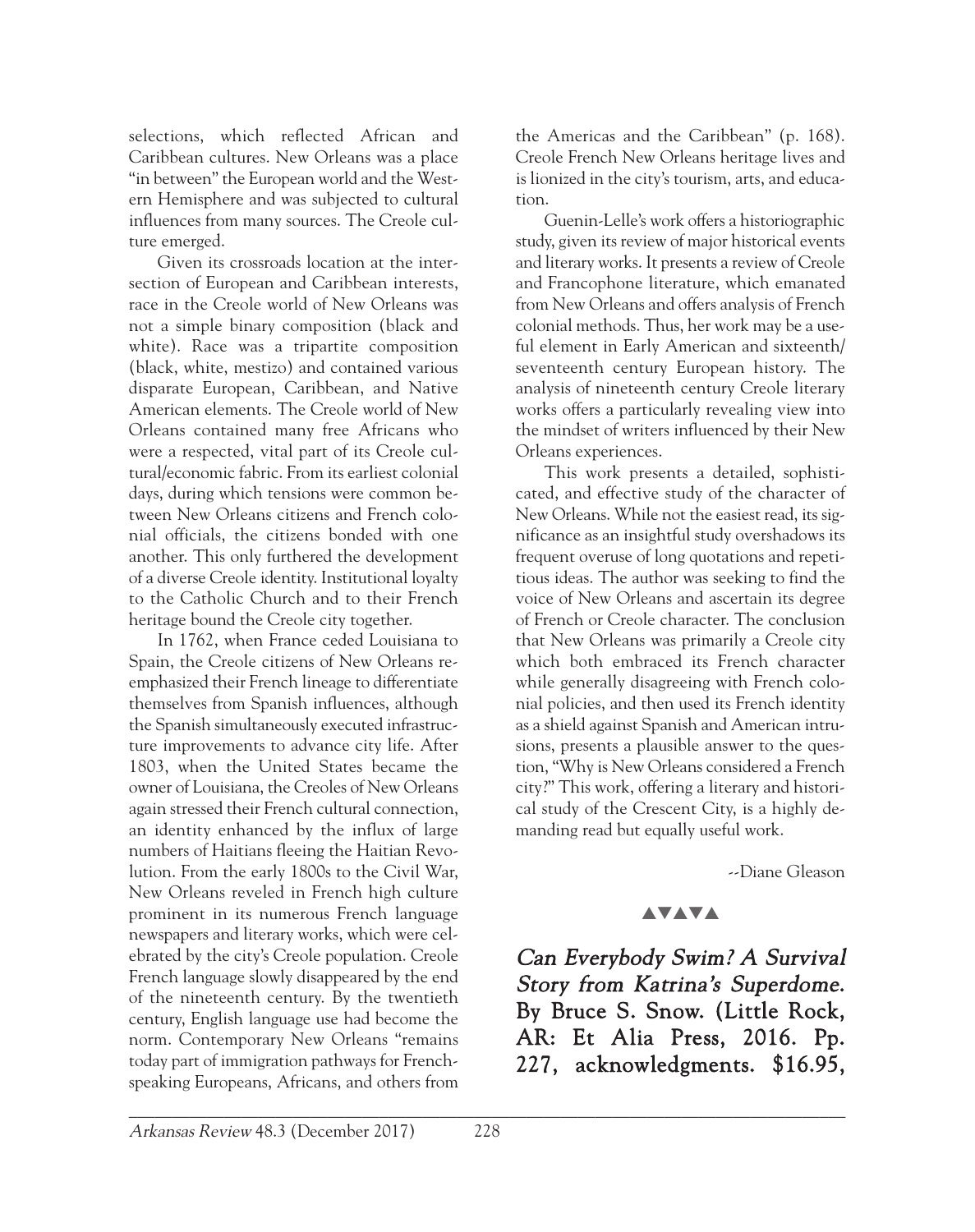## paperback)

Legendary sociologist Kai T. Erickson predicted that Hurricane Katrina would be the most studied disaster in U.S. history. It may also be one of the most storied. Voluminous archives of Katrina survivor stories are now tucked away in university libraries, oral history projects, social media sites, and in films, books, newspapers, journals, and magazines worldwide for historians to peruse.

Standing tall above these documented accounts is Bruce Snow's Can Everybody Swim? which could someday gain fame as the most richly detailed and complete account of the human misery at the Louisiana Superdome in late August and early September 2005.

Having survived Katrina's fury with his family in the Gentilly neighborhood of New Orleans, the author took a walk with his uncle after the winds died down, and for about one hour, was convinced that the Big Easy had dodged a bullet. Then, brown water started to bubble up from manhole covers, filling his street. No problem, Bruce thought, the pumps will be turned on soon, and this crisis will be over. He did not know at the time that a levee less than one mile from his home had been breached. Before the end of the day, his family retreated to the second floor of their home, hoping for the waters to recede.

People who wonder why New Orleanians don't just leave before devastating storms will get an education by reading Snow's book. With Katrina bearing down, the family could only scrape together \$55 in cash. Their vehicles were not roadworthy. Friends and relatives offered accommodations outside the hurricane zone but did not have room for all four members of the household—a non-starter for Bruce Snow. Plus, the family had a powerful attachment to 4899 Mandeville Street. For Snow, the 25-year-old American born descendant of Ecuadorian immigrants, this place in Gentilly was the only home he had ever known. His grandparents bought the place in 1972 after arriving in \_\_\_\_\_\_\_\_\_\_\_\_\_\_\_\_\_\_\_\_\_\_\_\_\_\_\_\_\_\_\_\_\_\_\_\_\_\_\_\_\_\_\_\_\_\_\_\_\_\_\_\_\_\_\_\_\_\_\_\_\_\_\_\_\_\_\_\_\_\_\_\_\_\_\_\_\_\_\_\_\_\_\_

America virtually penniless and worked hard to make a living. In their honor, the family garage was converted into a party room where Papi (grandfather) and Abuelita could watch novellas on the big screen TV and reminisce about the life they'd proudly built in



America. The family cars were demoted to spots on the front lawn, Louisiana-style. Leaving this place, which was the fount of so many fond memories, was the hardest decision of Snow's life; yet he had no choice on August 30, 2005, as floodwaters inched higher.

Camping out on the New Orleans Saints' artificial turf, Snow discovered that conditions in the Dome were worse than media reports indicated. Gunfire erupted in the far end zone on the evening of August 31, sending a human tsunami fleeing the carnage that nearly crushed his family's camp some 75 yards away. On the upper floors, law, order and familiar guideposts of civil society suffered a complete meltdown. In this no man's land where no US Army boots trod, luxury suites were gutted and transformed into Party Central, as Snow found out on an expedition through the chaos. Pimps were negotiating a price of \$40 per transaction; crackheads nonchalantly smoked rock in glass pipes. Some upper concourses degenerated into yellowish-brown slicks of urine and feces. In what Snow called the "worm-ways," carpeted Seventies-style walkways between floors, hundreds packed into the small, dimly lit spaces, preferring darkness to light. Sick and frail elderly huddled on mats, or on the carpet, struggling to breathe the fetid air. A large man defecated in the hallway while not far away, a couple was having sex covered by a single white sheet. Surviving this post-apocalypse without incident, Snow made it back down to the rela-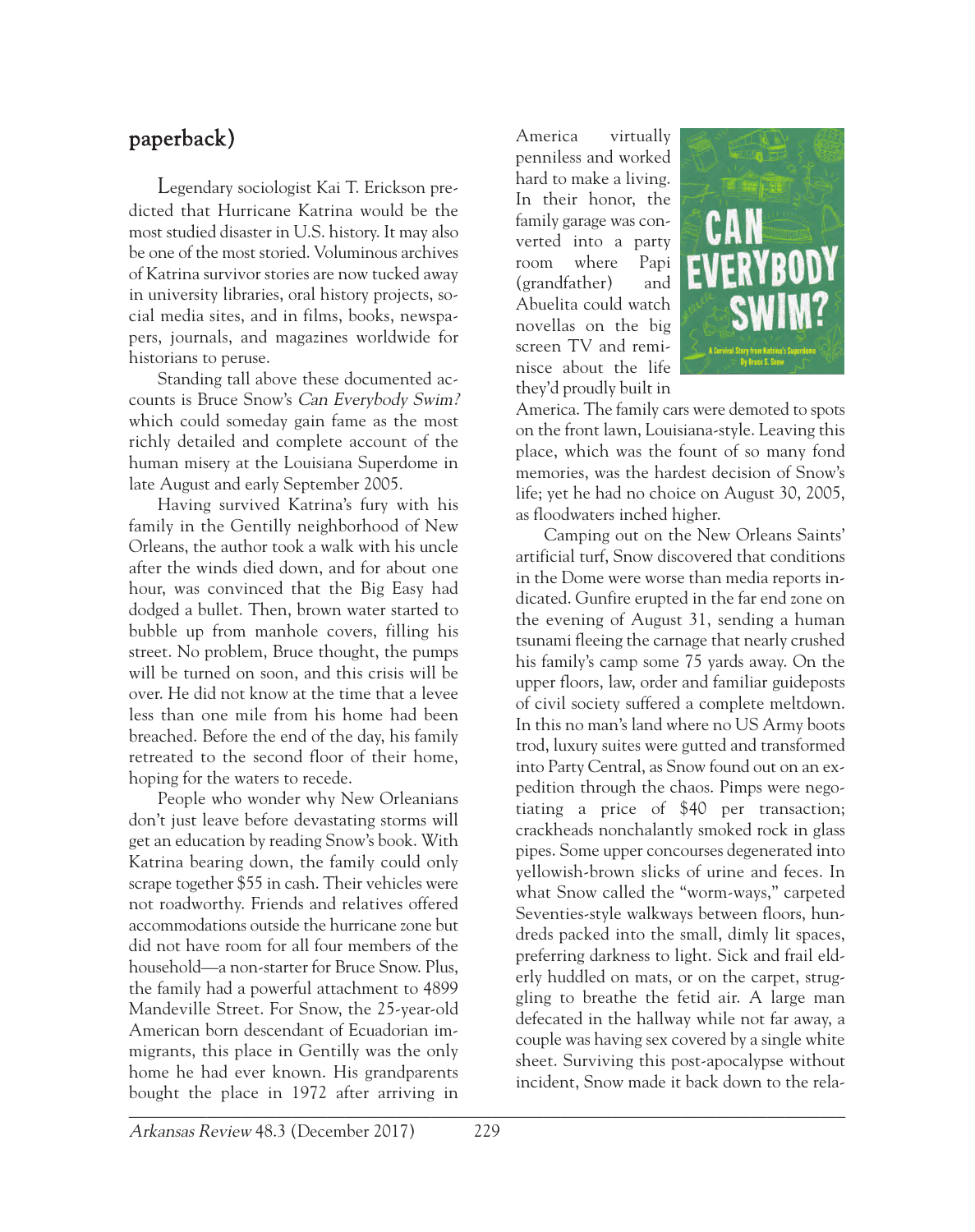tive sanity of the playing field and plotted the family's next move. His people wanted out of this hellhole, and fast. Snow's greatest pain in the whole ordeal was the two-day wait outside the Dome in the unrelenting sub-tropical heat and sun for the buses to transport him safely away from New Orleans. Snow's family traveled by bus to New Orleans International Airport, and then after a tedious wait got on a C-117 to Little Rock. More frustrating delays had ensued before he was finally able to land in the Natural State. Then, there was one more trip via bus to Pine Bluff. The author's post-Katrina life began in a steamy locker room of the Pine Bluff Convention Center after his first glorious hot shower in over a week. While combing his hair and relishing the thought of putting on clean clothes, Bruce Snow contemplated what might come next, not knowing what the future would bring but realizing that whatever it might be, it would be in relative comfort compared to the hell he'd just experienced.

Bruce Snow could have blamed the decades of race, class, and gender oppression in New Orleans for the plight of his family after the storm. He absolutely had every right to do so. The fact that he did not is one of the boldly refreshing aspects of his narrative. Instead, he took personal responsibility for the successes as well as the failures that his family endured. Readers will identify Mr. Snow as the person we would all like to be in a crisis. He was a leader, handling contentious situations democratically and with humor. He kept his family together. Most important, he put family needs above his own personal comfort. And Snow profusely thanked those who had protected him along the way the Cajun Navy, the Louisiana National Guard, the US Army, and the gracious volunteers in Pine Bluff.

Mr. Snow lived in Little Rock for eight years before returning to New Orleans in 2016. Arkansans will wonder what happened to Snow's family after the floodwaters receded. What tales can he tell us about his time in Arkansas, and what about the backstory of the

making of Can Everybody Swim? Perhaps in yet another Bruce Snow book, we will find the answers.

--Stan Weeber

#### **AVAVA**

The Foundation of the CIA: Harry Truman, The Missouri Gang, and the Origins of the Cold War. By Richard E. Schroeder. (Columbia, MO: University of Missouri Press, 2017. Pp. x + 175, foreword, introduction, notes, bibliography, index. \$24.95, paper)

To the old adage "don't judge a book by its cover," readers of Richard E. Schroeder's The Foundation of the CIA: Harry Truman, the Missouri Gang, and the Origins of the Cold

War might add "or by its whole title." Indeed, while an interesting and often fascinating study, it is not always clear which of his titled subjects: the CIA, Harry Truman's Missouri Gang or the origins of the cold war, Schroeder really wants to address. It is that lack of focus



which detracts most significantly both from his treatment of the individual subjects as well as from the whole, a work of intrinsically great interest, especially for those who, although familiar with the period, will nevertheless be intrigued by the book's many details and biographical portraits of individuals who have long been consigned to the lower levels of historical study. In the end, it is those often fascinating  $\mathcal{L}$  , and the contribution of the contribution of  $\mathcal{L}$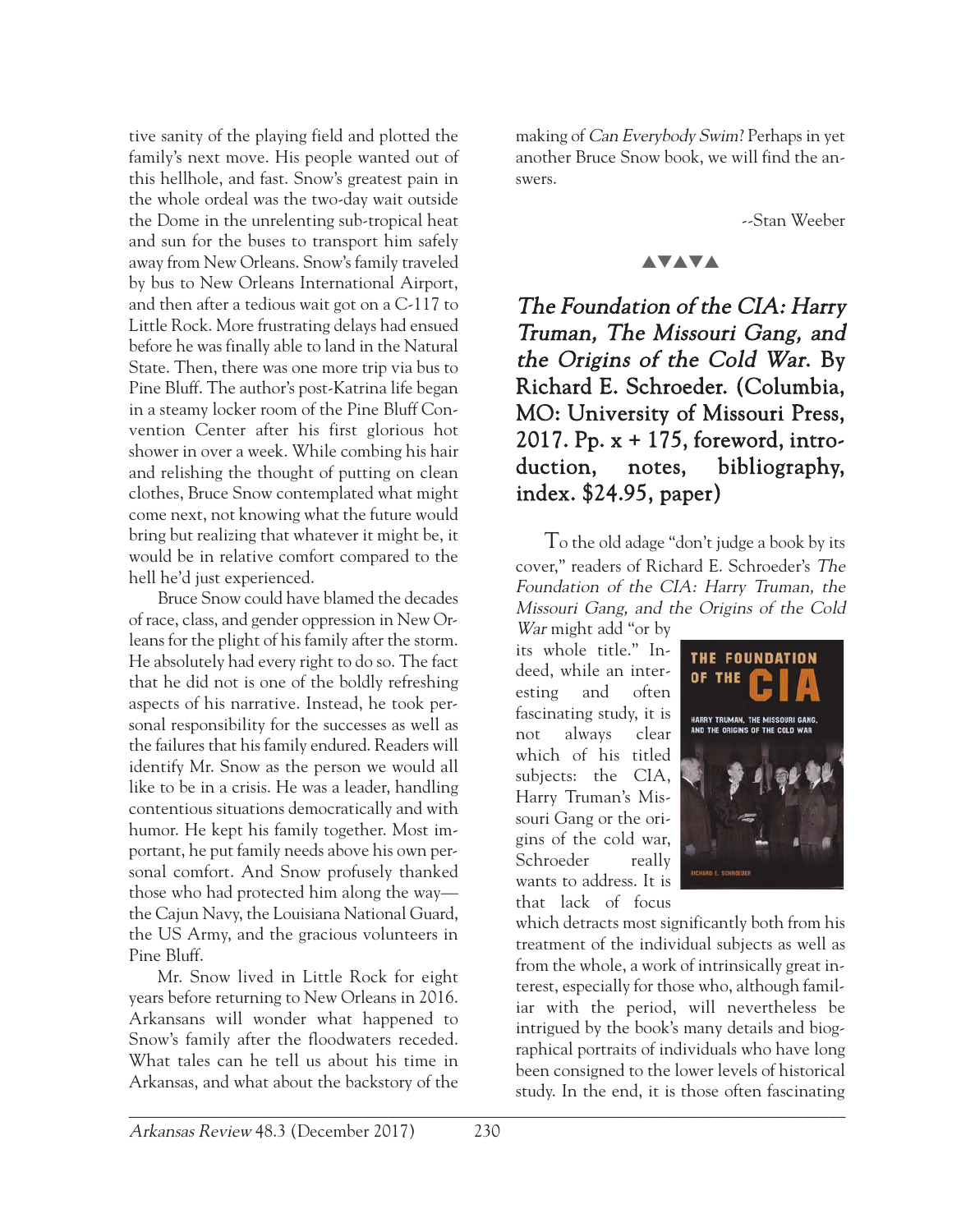tidbits with which the reader must be most satisfied, for frustratingly, Schroder fails to offer a full treatment of the founding and development of the CIA, the Missouri Gang, or the origins of the Cold War.

Schroeder's idea of the foundation of the CIA appears to be all the intelligence-gathering efforts that went before it, especially in the first half of the twentieth century; however, he does not ignore Washington's well-developed Revolutionary spy network, or the efforts in the Civil War and the pre-Spanish American War era. Ultimately, this treatment of the nation's varied efforts to develop an intelligence capability and organization serves two important functions. First, it makes clear the need that the CIA was intended to fill. Second, it lays out a string of mistakes, all of which offer lessons from which the new agency's earliest leaders would hopefully profit. These are no small points, although Schroeder gets there in the most meandering of ways.

Thus, we are not introduced to any of the titled subjects until over halfway through the book. The two central figures of Schroeder's "Missouri Gang," future directors of intelligence Roscoe Hillenkoetter and Sidney Souers, neither of whom knew Truman until he was President, are introduced in wholly different connections earlier, then appear and reappear in little biographical snippets until finally they become a more central part of the narrative as the post-war effort to create the CIA takes shape—and the Missouri Gang's involvement with it becomes important. At the same time, that effort itself is given a disconcertingly cursory treatment, with little discussion of the politics that were no small part of the radical reorganization that the creation of the CIA, the National Security Council, and the new Defense Department, a bureaucracy that swallowed up the previously independent Army and Navy as well as their Air Forces, in fact represented. Notwithstanding the promise of a look at the founding of the CIA, we do not see much process. Rather, it is presented almost as a fait accompli, although the telling of even that tale, of the effort to create an organization that can respond to the many lessons Schroeder has offered, still proceeds in a rather scattered way, including a great deal of chronological back and forth—almost like flashbacks in a movie—with more than a few episodic and biographical detours.

Given equally short shrift is the start of the Cold War. There are lots of references to what we have learned through VENONA, but little of what people were thinking then or of the debates and concerns of the time. There was a very real human dimension to the development of the Cold War and the important relationships between FDR, Stalin, Churchill, and later Truman, are glossed over, given comparatively little attention. This is too bad, for it is a dramatic story—and the drama is often rooted in people—but we do not get much of that in Schroeder's telling. Instead, we are treated to a chess game where the pieces are moved around the board, but with no understanding of what the players are thinking or what their moves are intended to achieve. All the major players are included: Secretaries of State George Marshall and Dean Acheson, and containment originator George Kennan, among others; but there is a lack of connection, a failure to make clear how it all relates. The relationship between the Truman Doctrine, the Marshall Plan, and the Berlin Airlift, for instance, are left floating in the air, and if the Missouri Gang, however mislabeled, is not involved, then the event gets even less attention.

Indeed, the whole issue of the Missouri Gang is problematic. As generally used by journalists during Truman's presidency and by historians ever since, the term, not unlike Warren Harding's Ohio Gang, was a pejorative, an unflattering reference to a group of the president's friends whose influence was both questioned and derided. In contrast, the relationship of Schroder's Missouri Gang—Souers, Hillenkoetter, and White House counsel Clark Clifford to Truman was a wholly professional one, with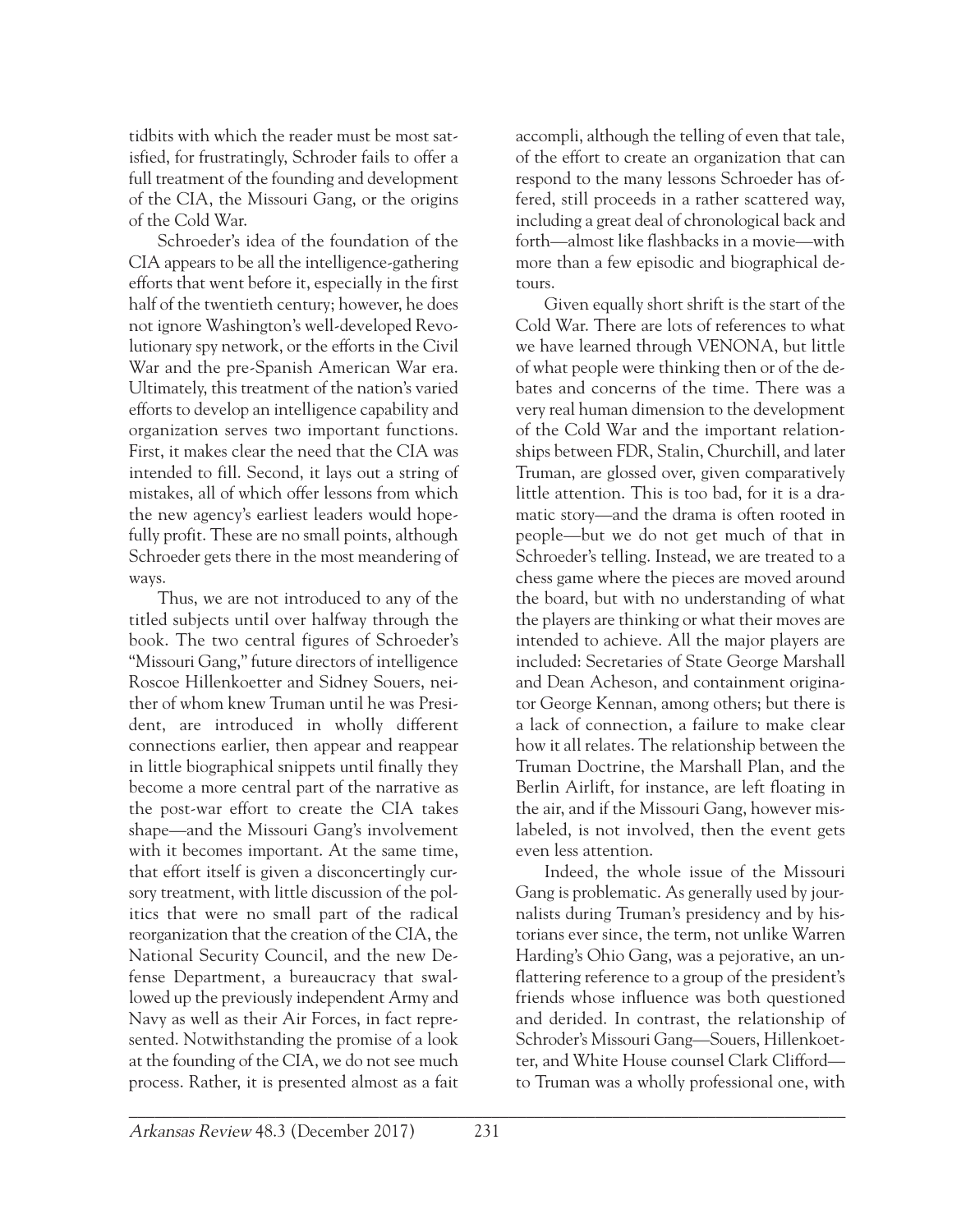the geographic tie being more accident than design. Consequently, it seems more than a bit disingenuous to try and have the efforts of those three policy-oriented associates assuage or even erase the reputation of a very different group of the president's cronies.

In the end, The Foundation of the CIA is an interesting book, one from which readers can take away an enhanced understanding of America's intelligence efforts and its historic purposes and goals, no small matter at this point in our history. Too, it does serve to shine a light on two worthy and dedicated public servants, Sidney Souers and Roscoe Hillenkoetter, who have previously been only historical footnotes. Yet the book could have been more and that reality is disappointing. But with the process of distilling and writing history being an ongoing one, we can take solace in the fact that it can still serve as a valuable resource upon which future historians can build.

--William H. Pruden III

#### **AVAVA**

# Lynched: The Power of Memory in a Culture of Terror. By Angela D. Sims. (Waco, TX: Baylor University Press, 2016. Pp. ix-xvi + 197, acknowledgments, preface, notes, index. \$29.95, hardback)

Angela D. Sims, an ordained Baptist minister and professor of ethics and black church studies, began interviewing older African Americans about their memories of lynching in 2009, traveling the country and even being featured in the February 25, 2011, issue of the New York Times for her work. The dozens of interviews she gathered are now archived at Baylor University's Institute for Oral History, while that university's press produced Dr. Sims's Lynched, a slender volume that, as the second

part of the author's "Remembering Lynching" project, constitutes something of an extended theological meditation upon racial violence, its role in American law-and-order politics, and the ways in which memories of such atrocities have impacted the lives of African Americans through generations.

This is not a history book—though it quotes regularly from oral histories, it does not try to correlate interviewees' memories to documented events or present its material with an eye toward chronology or geography. Neither is Lynched a work of sociology that aims to explain the behavior of people living under a regime of constant terror. Instead, the author describes hers as an "introspective work . . . often contingent on a personal decision to position myself to receive and value narratives that are not recognized typically as sources for Christian moral discernment" (p. 124). These oral histories, she insists, "offer ethical-theological insights into and a potential response to counter the deadly effects of a neo-lynching culture that is a current reality in the United States of America" (p. 139).

This secular reviewer is honestly not qual-

ified to judge whether Sims makes a cogent argument for employing lynching narratives as a source for Christian moral discernment. However, Lynched does illustrate how shared memories of lynching have shaped people's lives—even the lives of those who never



witnessed such an event, noting in the introduction, "Persons who came of age during this reign of terror had to, as a matter of survival, know where they were supposed to be and, at the same time, not be driven by internalized fear to an extent that they were paralyzed into inactivity" (p. xv). In fact, many of Sims's in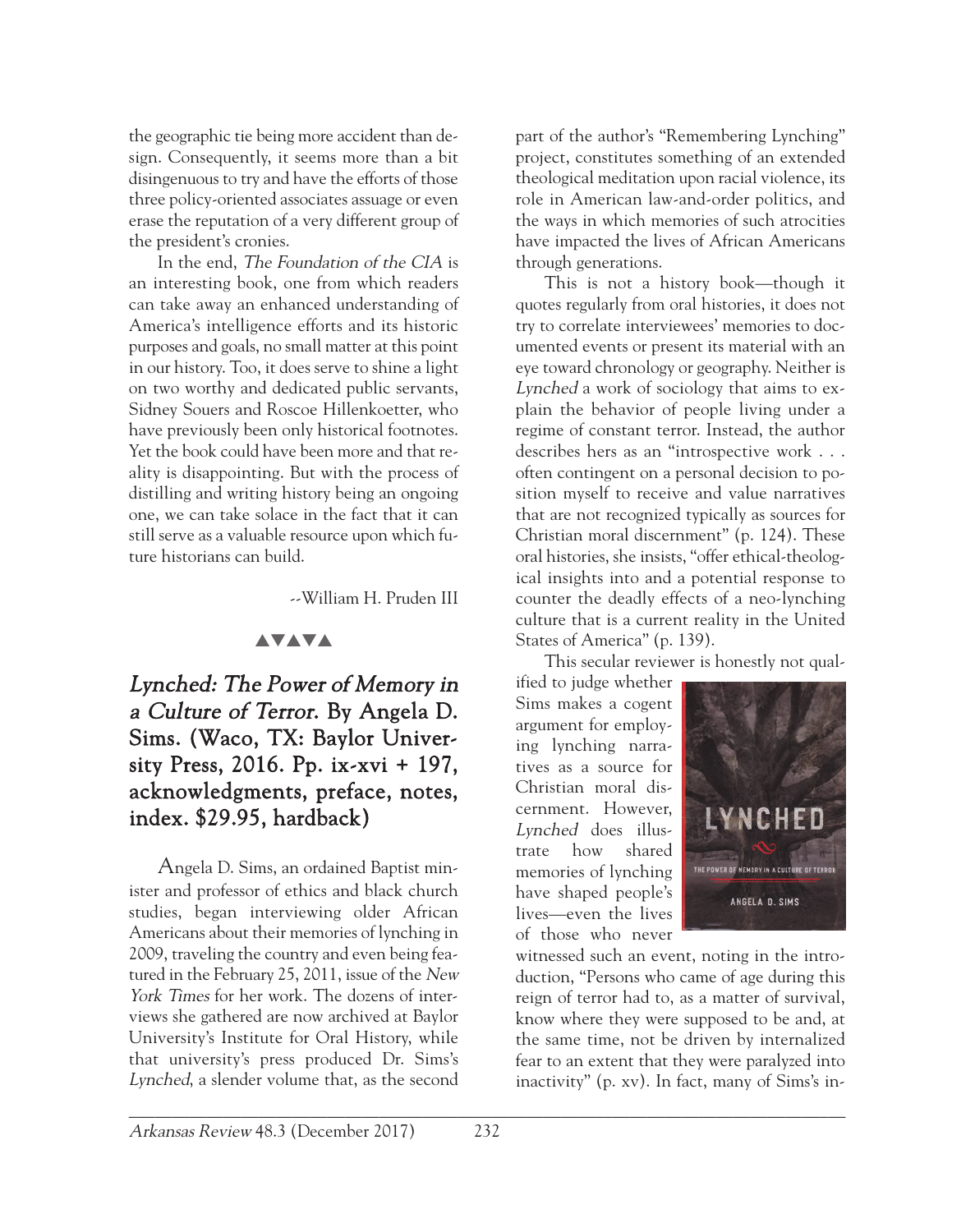formants essentially describe lynching not as a discrete event but as an atmosphere of fairly constant terror, and the quotations from her oral histories are harrowing. However, just as moving are the statements of resilience, the "strategies of resistance and visions of justice that emerged from a culture designed to thwart a sense of human dignity that is of immense significance in a global capitalist society" (p. 43). Both of these components of the legacy of lynching—the fear and the resistance—must, Sims asserts, be incorporated into the country's heritage: "[I]t is imperative that black people not defer to someone else to determine whose worldview will influence subsequent generations' sense of self" (p. 91). Multigenerational alliances are needed because only armed with the memories of the previous generation can we remember together (the literal definition of "commemorate") what has come before and thereby conquer the evils of the past that remain in the present.

Given the wealth of academic and popular literature on the subject, Sims may be overstating things to insist that, "[u]nlike the Jewish Holocaust, which has international recognition, lynching continues to be associated with shame and denial" (p. 32). However, it is true that little work has been done to incorporate knowledge of lynching into a broader ethical framework—or even just to make it a particular subject of philosophical concern, along the lines of what philosophers like Arne Johan Vetlesen, Claudia Card, and Larry May have done with genocide and other mass atrocities. The idea of "American Exceptionalism" has likely hindered this development, its adherents loathe even to compare so-called "isolated cases" of collective violence in the United States with more systematic atrocity elsewhere (not to mention comparing the past with the present), but there is real potential in such a project, and Sims gives some initial insight into how such a project might proceed.

Like all first forays into the darkness, Lynched is a rather uneven work, its ambition

often too much for its brevity, its interpretation of the oral histories that constitute its foundation occasionally rushed and undeveloped, and its theological insights perhaps empty of meaning for those outside such traditions. But it is nonetheless a work of prophetic import that will likely inspire others who seek to draw parallels between the evils of yesterday and those of today—and who, equally importantly, aim to preserve the possibility of resistance.

--Guy Lancaster

#### **AVAVA**

# Boy Erased: A Memoir of Identity, Faith, and Family. By Gerrard Conley. (New York, NY: Riverhead Books, 2016. Pp. 340. \$16.00, paper)

On the day that Garrard Conley's mother discovers he's gay, she disappears behind the closed bathroom door of their house in north-

west Arkansas and vomits. A family of Missionary Baptists a group who adheres to a literal interpretation of the Bible—the only thing to do with such news, the naming of her son as gay, is to expel it. It's a poignant image, one that reflects Conley's own struggle with his sexual identity, and



the potential consequences of being gay within such a community. His decision to search for a "cure" for his homosexuality by taking part in ex-gay therapy is the troubling heart of Conley's new book, Boy Erased: A Memoir of Identity, Faith, and Family.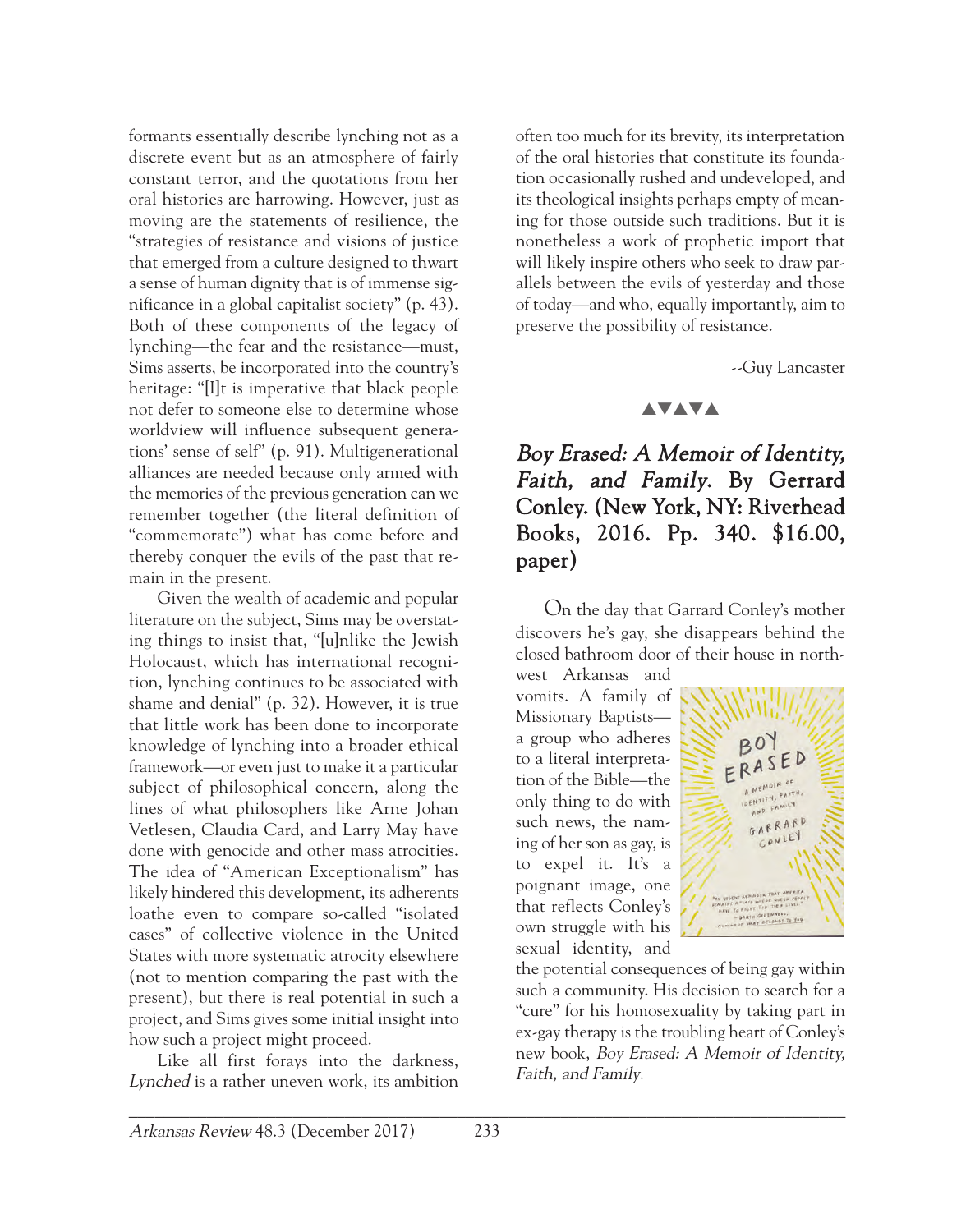The Memphis-based organization that Conley and his family turn to for help is the now discredited Love In Action. It is a therapy designed in imitation of 12-Step programs. LIA's Step One lays out a clear set of principles "equating the sins of infidelity, bestiality, pedophilia, and homosexuality to addictive behavior such as alcoholism and gambling: a kind of Alcoholics Anonymous for . . . 'sexual deviance'" (p. 4). LIA attempts to cut off its participants from the secular world and its influences by confiscating participants' cell phones and anything else on their person—or in their hearts—that might be considered False Images (FI). This was anything, really, that might connect them to their "inappropriate past." The list of belongings, clothing, and actions is exhaustive. The secular world was always lurking, it seems, ready to undermine a participant's self control and "best" impulses.

One of the main therapies associated with Step One of LIA's program is the taking of a Moral Inventory (MI). It is an exercise where participants recall, record in writing, and then present to a group sins related to their sexuality. Conley quickly picked up on the dynamic of these group sessions. The narratives should be detailed but not graphic and the speaker should seem ashamed of his actions and determined to see them within the context of sin. One of the many problems with this concept was the youth and inexperience of the participants, many of whom had only enough sin to last for a few sessions, after which they were left with no choice but to do what so many have in similar situations—make up sins or embellish small ones to satisfy the institutional need for their performance.

Another important idea for LIA is that the impulse to homosexuality could be traced through a kind of genealogy of sin, and so participants were asked to create "genograms." These documents were family trees in which the participant was to think about sin that could be traced along family lines, especially through the father. Alcoholism, infidelity,

sloth—anything might be relevant, might reveal the kinds of deviance that were inherited or unwittingly passed down, and so lead to a gay lifestyle.

Not long into Conley's time at Love In Action, he realizes what the counselors think is needed to affect a "cure" for his homosexuality. It is an "erasing" of the secular self: "Perhaps this was the entry fee for the Kingdom of Heaven: cleanse yourself of all idiosyncrasies, sharp opinions, creeds—put no false gods before Him—become an easily moldable shell, a vessel for God" (p. 85). Ultimately, this level of selfabnegation is too much at odds with Conley's sense of himself. And the question that many readers will ask is why he felt compelled to engage in the therapy in the first place.

The best answer is to try to understand that identity and our values are constructed from a multiplicity of often contradictory factors. For Conley the pull was between his attraction to men and his father's religion. He was part of a deeply religious family, one that proudly identified itself as Southern and Baptist, and at the time of his enrollment in Love In Action, Conley's father was being ordained as a pastor and hoped to have his own church some day. Regardless of any tension it might create for his sexuality, Conley was truly involved in this world:

Sometimes it was simply the act of looking at the open Bible that gave me a sense of belonging. Sometimes opening the Bible and pressing the pages flat with my palm, adding an extra crack in the spine, brought me closer to my father. I ran my thumb down the indented tabs, pressed into the sides of the book until the words took on a heft I might carry and lift up as proof of my devotion. (p. 52)

Nevertheless, Conley's homosexuality put him at odds with the life of his family and community. It was common for neighbors to discuss homosexuals in derogatory terms: "They need to get their heads checked. Putting things in places where they don't belong. Plumbing the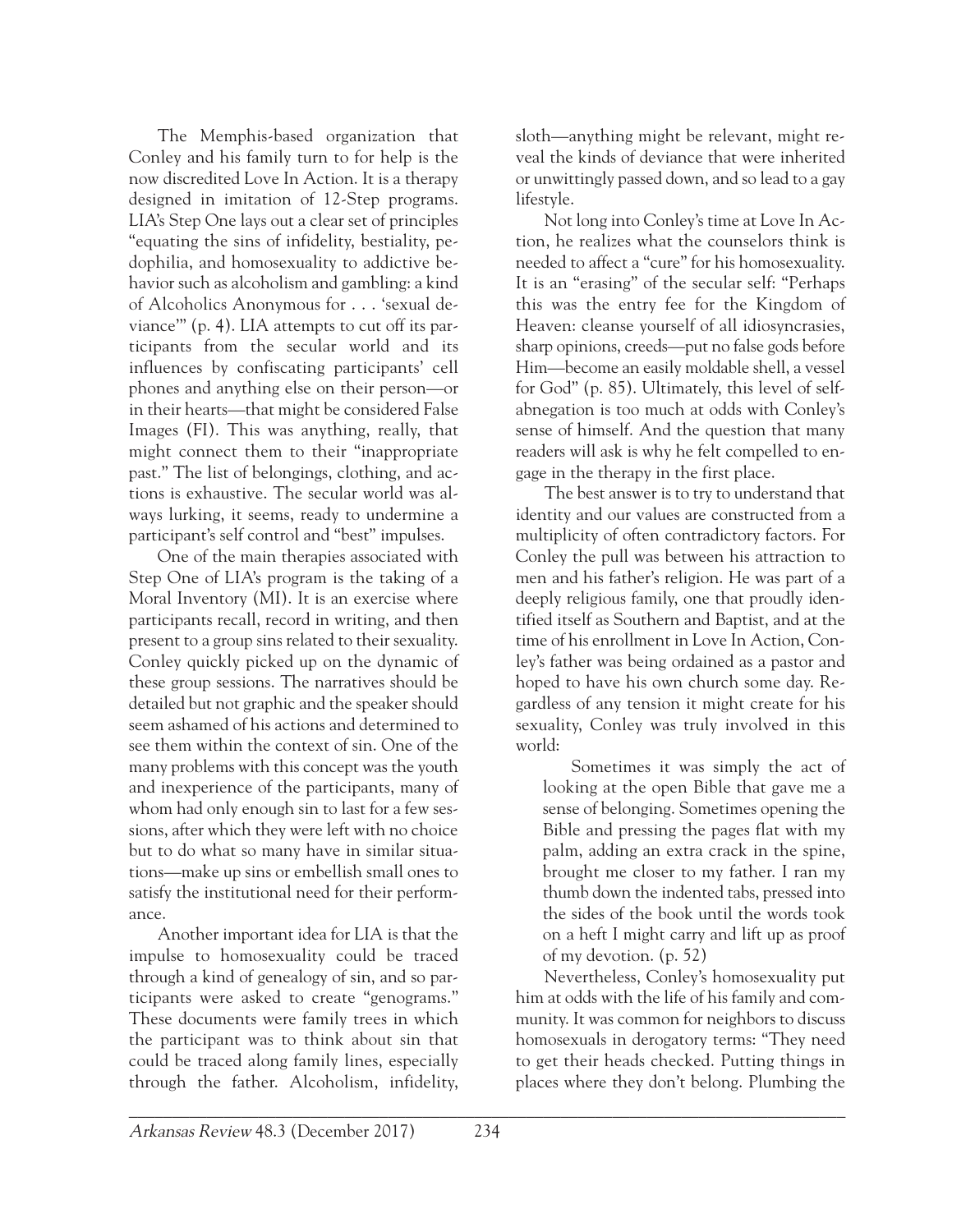wrong pipes, if you know what I mean" (p. 147). There was also more than a passing familiarity with Bible passages that deal specifically with homosexuality. Apparently, there are eight, "Thou shalt not lie with mankind as with womankind: it is an abomination" striking a note of greatest clarity.

The memoir invites the reader to imagine the emotional pressure an adolescent felt in trying to come of age under these circumstances, especially when those we might turn to for advice—friends and family—are the very people who must be most carefully excluded. "[Be]ing gay in the South gave you an embarrassment of sins for which you constantly felt the need to apologize, repent, beg forgiveness" (p. 86).

Perhaps more than anything, Boy Erased demonstrates Conley's frustrated desire for intimacy, the perpetual sense of dislocation, the fear of sexual violence, and the deep desire to search out a place that might relieve him of these feelings—a place in which the principles of organizations such as Love In Action hold no sway. Has he succeeded? This beautifully written and affecting memoir may be an important first step.

--Jeffrey Condran

## **AVAVA**

Champion Trees of Arkansas: An Artist's Journey. By Linda Palmer. (Fayetteville, AR: The University of Arkansas Press, 2016. Pp. xiv + 85, curatorial essay, acknowledgments, introduction, resources, index of drawings. \$ 34.95, cloth)

Portraits of the pastoral have a long history in visual art. Though another study in this subject could seem overwrought, Linda Williams Palmer breathes a bit of new life into these tired old leaves in her art study Champion Trees of

Arkansas: An Artist's Journey. Personally, I can see the appeal of the marvels of nature; however, I do not tend to dwell on them. It requires more for me to take interest in the subject than its beauty alone. Palmer, however, does a fine job in associating these champion trees with the local lore surrounding them. She understands that the cursory reader might not burst into tears at the sight of trees (as mentioned in her introduction), but they connect with the small town stories that are woven throughout this collection of essays.

Champion Trees of Arkansas: An Artist's Journey recounts the stories of Palmer's pilgrimage to visit all the "champion" trees in Arkansas, each of which, she notes, is "the largest (not necessarily the oldest) tree of its species that has been officially measured and recorded by the Arkansas Forestry Commission" (p. xiv). On this expedition into the



wilderness, Palmer visits various champion trees all over the state of Arkansas and illustrates her encounter with them—both with words and intricate colored pencil drawings.

For Palmer, this hunt is almost a religious experience. She describes nature as "a sanctuary more still and green than a church" (p. xiii). This metaphor plays out throughout the course of the book, which becomes a sort of bible of champion trees. Indeed, there are plenty of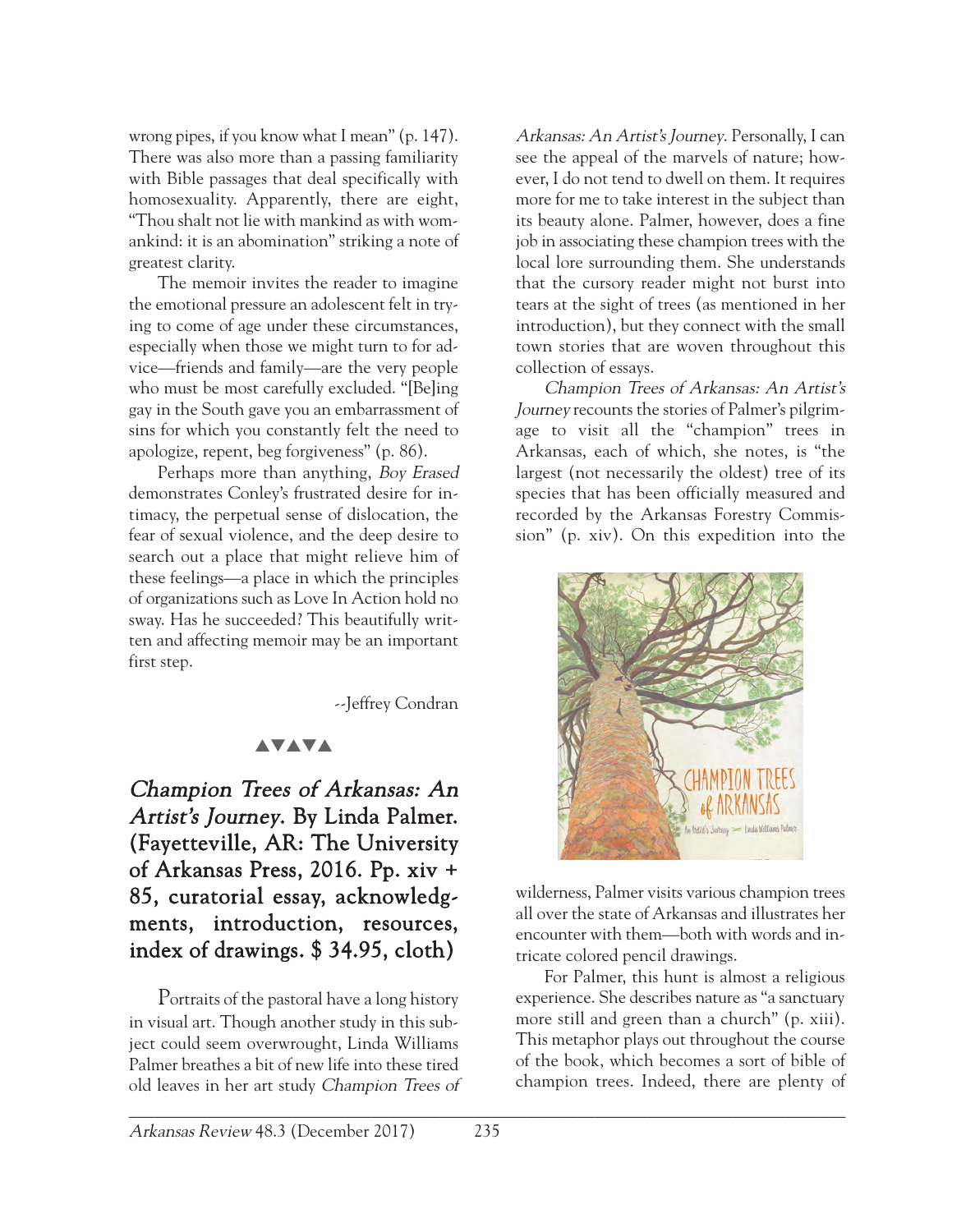Numbers and Deuteronomys within the text stories filled with facts and figures that only really appeal to the avid tree enthusiast. Also similar to a religious text, many sentiments are repeated throughout: Woman seeks out tree. Woman gawks at tree. Woman draws tree. Because of Palmer's expertise, it can be difficult for the casual reader of the subject to discern the differences between the various expeditions.

That being said, Champion Trees of Arkansas contains psalms and beatitudes in its remarkably detailed drawings of the trees and the sentiments Palmer shares regarding them. Her illustrations bring out the beauty in the ordinary—magnifying a singular acorn or leaf to be viewed in its best light. The artist pairs her ethereal drawings with little quips from notable public figures—such as Winston Churchill, Henry David Thoreau, and Dr. Seuss—who share her sentiment regarding these marvels of nature. Regarding the Cherrybark Oak, Palmer writes a short poem entitled "Trees" that sings the praises of these mammoth plants and the comfort one might find in them. Coupling these serene sentiments with the images that gave impetus to them makes Champion Trees of Arkansas accessible to anyone looking for a bit of peace or inspiration.

The most compelling element of Palmer's book is her desire to share her foliage gospel with others. One tends to think of encountering nature as a solitary experience—reflecting upon one's own personal relationship with the earth. However, Palmer chooses to embark on most of her arboreal expeditions with communion in mind. Whether she takes a companion along with her for the ride or meets locals along the way, Palmer shows the importance of shared experiences. In her stories, we see how much depth another person can add to one's own story.

Palmer's drawings emphasize the specificity of the trees. She focuses her eye less on the magnitude of the tree, but instead, she brings it down to a smaller scale to be enjoyed in full by its viewer. The artist emphasizes what makes these champion trees unique other than the obvious. She goes to great lengths to make sure her own intimate encounters with the trees are translated in her artwork. In her image Arkansas Champion White Oak, Palmer depicts a gorgeous oak as its leaves begin to yellow with the change of the season, but what makes this image really stand out is the plaque placed in front of the tree on which Palmer transcribes the entire dedication. Her attention to detail gives these images an intense intimacy that perfectly complements the stories with which they are paired.

In The Champion Trees of Arkansas, Palmer illustrates nature in such a way that even a committed homebody could be swayed to appreciate its beauty. While I would not expect this book to inspire its readers to hunt down all the champion trees in their own area, I do believe it might persuade them to take a few steps outside and find their own leafy friend to peruse this book under.

--Laura Coby

#### **AVAVA**

A Horse with Holes in It: Poems. By Greg Alan Brownderville. (Baton Rouge: Louisiana State University Press, Southern Messenger Poets Series, 2016. Pp. xi + 65, acknowledgments. \$17.95, paperback)

Appearing on a panel at the Arkansas Literary Festival in Little Rock this past April, Greg Brownderville did not read his poems so much as incant them. Standing quietly at the lectern, the Pumpkin Bend native opened with a tribute to Arkansas's late Frank Stanford by yet another Arkansas-connected poet, Jack Butler. Then Brownderville began to recite, from memory, selections from his newest book,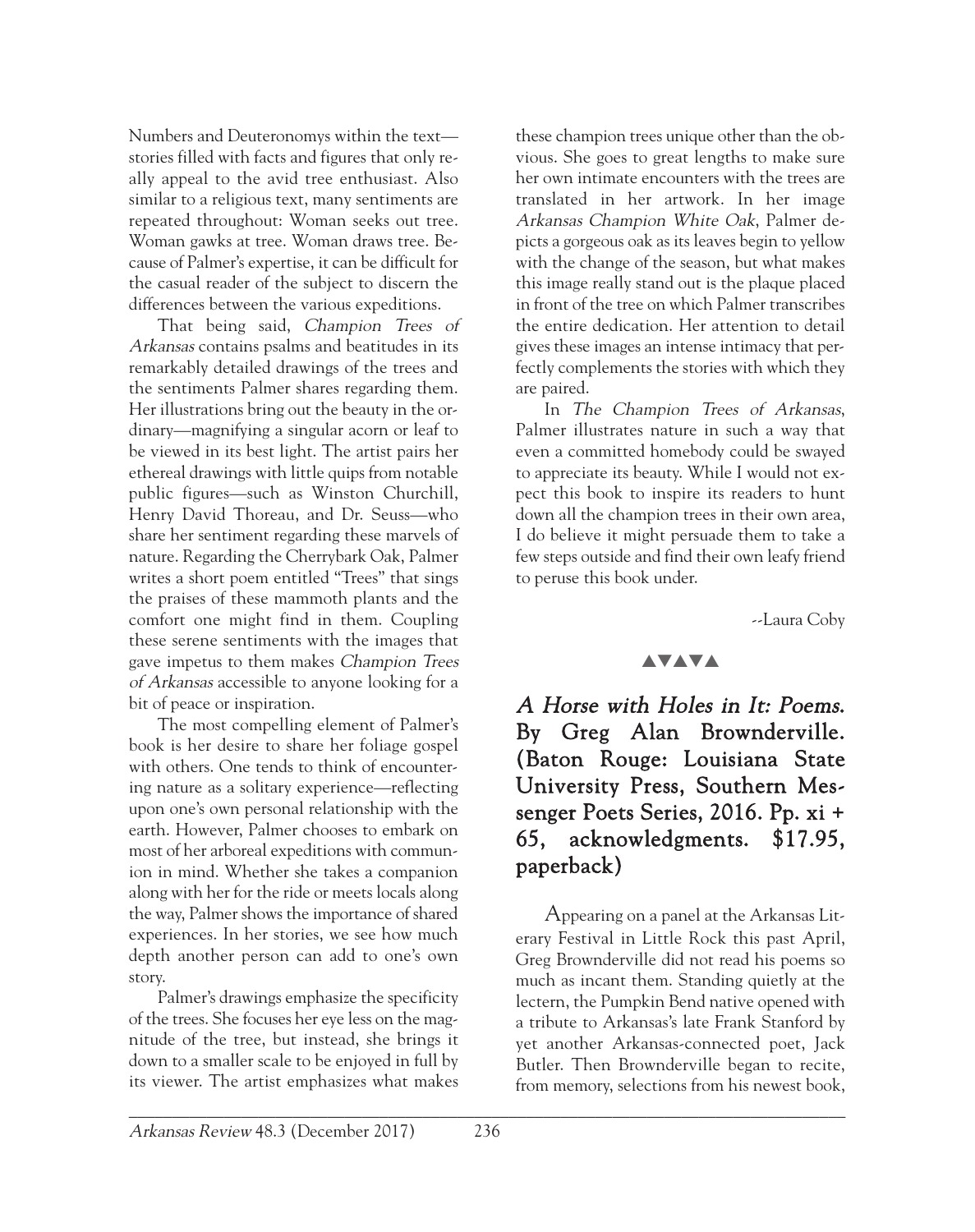A Horse with Holes in It. His delivery was free of stagey inflections and gestures, and its lack of affectation made it even more spellbinding. The room fell still as there emerged from his lips a swirl of sounds and images, a colorful mix of the vernacular and the surreal: think John Prine meets Gaudí.

In many ways this latest collection is vintage Brownderville. The tone is conversational,

the craft meticulous, and the subject matter eclectic, touching on everything from the Parthenon frieze to the Beebe blackbird deaths, Sweet Willie Wine to Walter Pater. A variety of forms, from rime royale to ballade variations to prosimetrum, is impeccably managed.



Brownderville still tosses off such delicious lines as "a sudden madness of gray, shushing rain / as though the world had gone to static" ( "Walkin' in Memphis," p. 23) or

I like to imagine the morning train from an aerial view: a magical unzipping across the land, and when the darkness slips off like a purple gown, the nakedness. "Some Weird Other O'Clock," pp. 17–18

His sly sense of humor abides:

. . . she looked up at the speakers and said, "O Sting, where is thy death?" I loved her low voice and worshipped the golden calf above each of her roller skates. "Welcome to the Old Cathedral," p. 54

Yet *Horse*, darker and more restless than Brownderville's first two books, marks a departure in his work. For the first time, urban settings prevail—possibly reflecting the poet's new life on the faculty of Southern Methodist University in Dallas. This cityscape is a far cry from the swampy beauty of the poet's old stompingground. It's a place of weedy sidewalks, trashy alleys, and "filthy nights" (p. 20) whose light pollution hides the moon and stars. The old forms have been usurped and commodified:

Wandered into a boutique bar-and-gallery. They had some metal bottle-trees for sale.

"Walkin' in Memphis," p. 21

Shall you compare me to a McDonald's drive-thru?

"Prosimetrum 1: Assorted Heads," p. 14

Although urbanization has made possible an "obscenely easy life" (p. 65), there is a pervasive sense of falling-off:

Where did the shamans go,

the strange men with their drums and dreams?

"Welcome to the Old Cathedral," p. 54

In poem after poem the speaker reels, unable to get his bearings:

when I walked into my dark boyhood bedroom,

I was slapping blind: my hand

didn't know where the light switch was anymore.

"Honest Gospel Singing," p. 1

Like the hero of Dante's Inferno, he stumbles through the wasteland of mid-life, combing through relics, searching for something authentic to be his guide: "It's easy to confuse / Longhorn and crucifix, and hard to feel my life." ("For Tess, from the Blue Door Tavern, 2010," p. 31)

Nor does direction come by way of love. For man is born to trouble as the sparks—and the